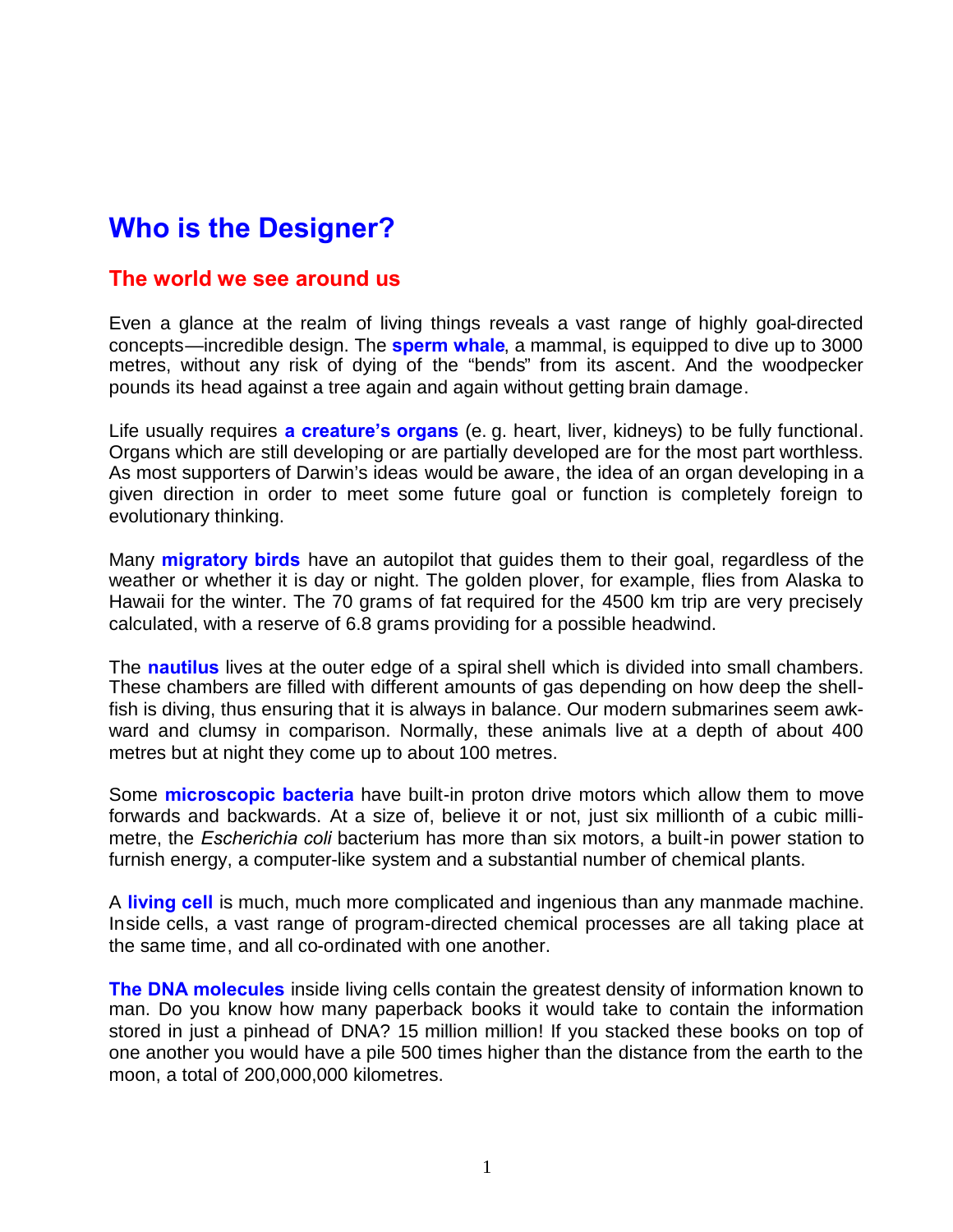Our universe has some **10<sup>25</sup> stars** (=1 followed by 25 zeroes!). Even the longest human life would not be long enough to count them all. If we used a really fast computer, capable of carrying out 10 thousand million counts per second, it would still take 30 million years to count the stars!

Any thoughtful person confronted with this handful of examples will want to consider the origin of all these ingenious design concepts. The theory of evolution, accepted by so many people, provides no reasonable answers because it attributes everything ultimately to matter—including the soul, consciousness, and the huge amount of information within cells. Scientifically, we know that information is not matter, and the laws of nature concerning information show that it always requires an *intelligent source*—that is, an originator of this information, with a will. The intelligence and wisdom expressed in the works of creation are absolutely astonishing. A consideration of them compels us to conclude that there must be an original creator, a designer responsible for design. But who?

#### **Where can we find a reliable answer?**

Science can only investigate the reality of time and space, in which we live, by using various methods for measuring and weighing. Science can only consider the "what?" but not the "from where?" question of creation. The answer to the second question is beyond all human capacity, and can only be given by the Designer himself. God's word, the Bible, gives us the answer in the very first verse: **"***In the beginning God created."* That fits with the requirement we've noted previously that all design information must have had an intelligent source.

## **Who is the Designer/Creator?**

God was there before anything else. Before space, time and matter, He was active. If we confine our examinations to this one verse, we might get the impression that God the Father is the only one doing the creating. A decisive indication that He is not alone in creation can be found further on in the account of creation: *"Let us make man"* (Gen. 1:26). The Holy Spirit is also involved as we can see from the second verse of the creation account: *"... and the Spirit of God was hovering over the waters."* The Bible doesn't give all the information at once; it often tells us a bit at a time. In the New Testament the question of "who?" is dealt with in more detail. According to I Corinthians 8:6, Jesus Christ was involved in creation: *"Yet for us there is but one God, the Father from whom all things came and for whom we live; and there is but one Lord, Jesus Christ, through whom all things came and through whom we live."*

The Hebrew word "Elohim" in Genesis 1:1 is a plural form for the Creator. An everyday example may help us to understand the concept behind this idea: a family takes the car to visit some friends. When it's time to set off home, the father says, "OK, let's drive home now". Even though the father uses the plural form, it still means that only one person will be sitting at the steering wheel doing the actual driving. The rest of the family will also be sitting in the car and "driving", although only one person will be actively using the steering wheel, accelerator and brake pedals.

This somewhat limited illustration can help us to understand the picture the Bible portrays of the Creator/Designer, the ultimate source of all the information we see in the world. God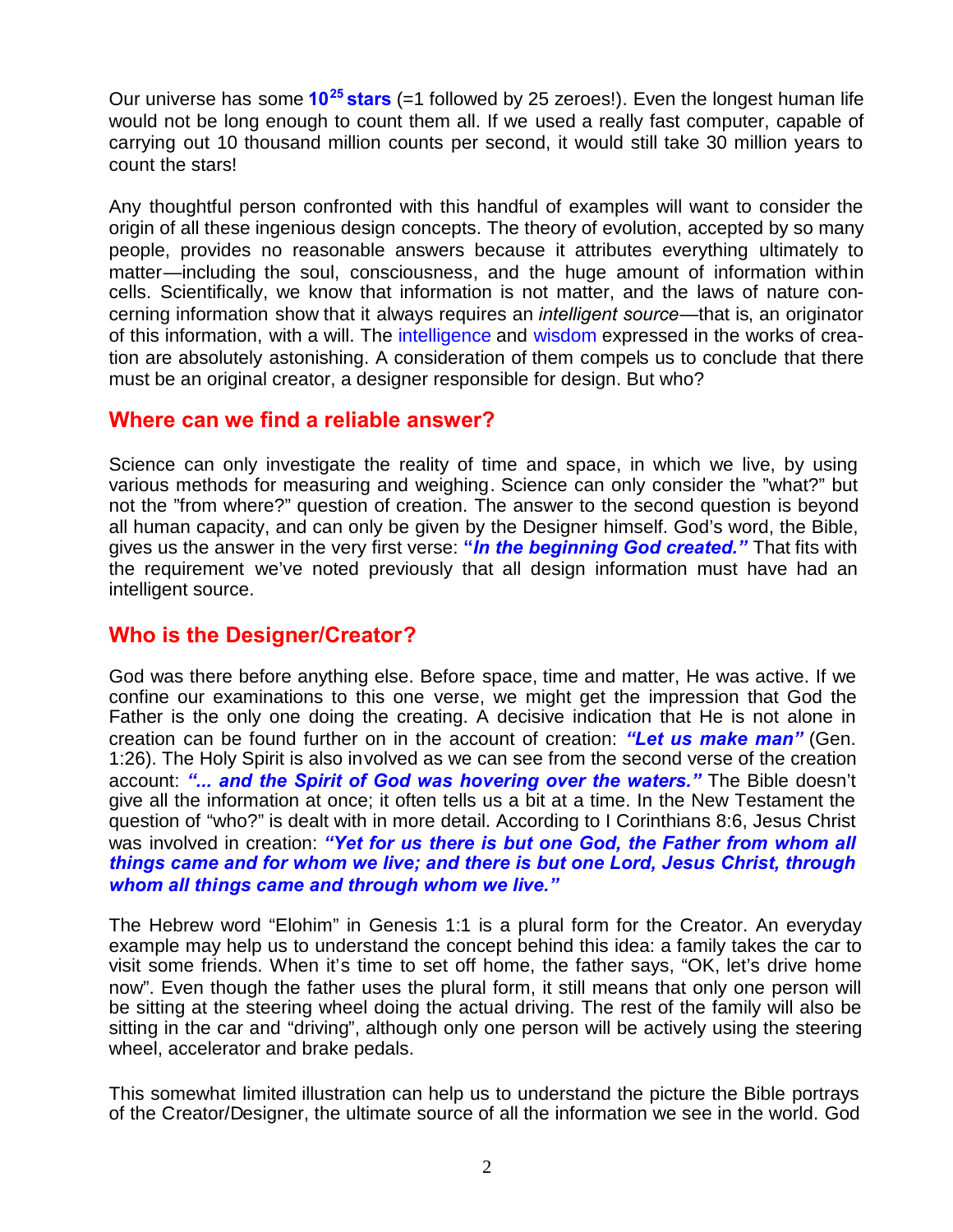created the biological world—through Jesus Christ. That is exactly what we read in Hebrews 1:2. John's gospel also states quite clearly at its outset that everything that exists has its origin in Jesus: *"Through him* [= through the Word/Jesus] *all things were made, without him nothing was made that has been made"* (John 1:3).

### **Jesus Christ is the Creator**

We read more about Jesus' active part in creation in Colossians 1:16-17: *"For by him* [= Jesus Christ] *all things were created: things in heaven and on earth, visible and invisible, whether thrones or powers or rulers or authorities; all things were created by Him and for him. He is before all things, and in him all things hold together."* In the visible, physical world there is nothing which was not created by Jesus—the huge cosmos with its millions upon millions of galaxies just as much as the tiniest details of the processes of a living cell or the structure of an atom. Jesus is not just the originator of the whole micro- and macro- cosmos; He has authority over it all.

In addition, Jesus also made the world which is invisible to us, populating it with the innumerable creatures which the Bible calls angels. And just as everything in God's creation is diverse and highly structured at the same time, the same may be said of the unseen world, as we can see by the use of the terms thrones, rulers and authorities.

Jesus is not only the Creator, but also the One who maintains this world. He holds everything together. The world wasn't left to itself once creation was complete; He holds and maintains it by His mighty Word. So we don't need to worry about a cosmic catastrophe caused by stars colliding, or the sun burning out or cooling down. Jesus will maintain the world until He returns.

Humanity didn't come about from some cosmic lottery, as the Nobel prize winner *Jaques Monod* thought. Instead, we were created with a purpose and a goal in mind—Jesus! Without this goal we miss the whole meaning of life.

## **Jesus' Creative Activity in the Old Testament**

In Proverbs 8:22-24+30 it says: *"The Lord brought me forth as the first of His works, before His deeds of old; I was appointed from eternity, from the beginning, before the world began. When there were no oceans, I was given birth ... Then I was the craftsman at his side."* The word "craftsman" used here also indicates Jesus' active part in creation. Verse 26 of Psalm 102 is quoted in the New Testament in Hebrews 1:10 and is used of Jesus: *"In the beginning, O Lord, you laid the foundations of the earth, and the heavens are the work of your hands."*

#### **How did the Creator do His work?**

The Bible gives us the answer to the question of how God created:

- By the Word of God: Psalm 33:6; John 1:1-4
- From nothing: Hebrews 11:3
- By the power of God: Jeremiah 10:12
- By the wisdom of God: Psalm 104:24; Colossians 2:3
- According to the will of God: Genesis 1:26; Revelation 4:11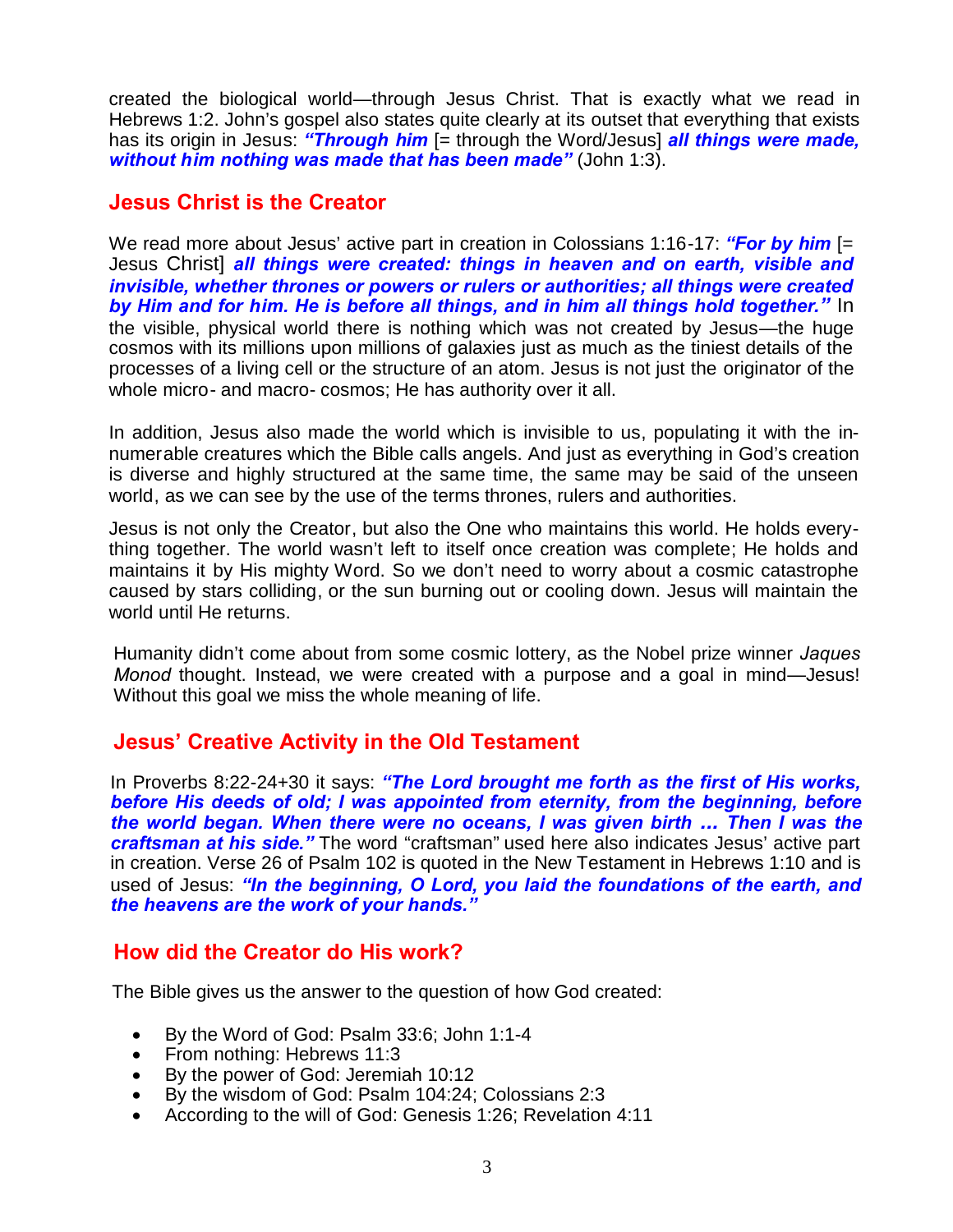- Through the Son of God: John 1:1-4; John 1:10; Colossians 1:15-17
- According to the characteristics of Jesus: Matthew 11:29; John 10:11.

These factors took effect in the six days of creation. They are outside the normal lawful processes of nature and can thus only be fully grasped by faith. The laws of nature regulate the processes of our world; however, they are not the cause but rather the result of creation.

## **What about the "bad things" in nature?**

We know that the world we see now is not the same in all respects as the once "very good" world God initially made. Something happened to this world, as a result of the first couple's rebellion against their Maker (Genesis 3).

## **What has been given to us in Jesus Christ?**

He is the foundation on which we can build our lives. Christ forms the foundation for everything: creation, the Bible, faith, salvation, peace, hope, the way to the Father, our life's goal.

Christ is the immovable rock (I Corinthians 10:4) upon which all humanly devised systems will be broken. God says, *"I will destroy the wisdom of the wise"* (I Corinthians 1:19); ideologies such as various forms of atheism and evolutionism will be shattered on the rock of Jesus. The proponents of all these thought systems will also one day have to bow the knee before the Lord (Philippians 2:10), even though they now vigorously reject the Planner, Designer, Creator and Saviour.

## **Why is the theory of evolution so dangerous?**

It doesn't just give us a false view of the world. It leads us into a hopelessness like that so appropriately described by the German writer *Jean Paul*: "There is no God … Stark, silent nothingness! Cold eternal necessity! Mad coincidence … How lonely each of us is in this vast universe, this vault of corpses !"

The theory of evolution maintains that the world can be explained without a creator. Consequently, it seduces people into atheism, and according to what Jesus says, atheistic beliefs will lead us to hell: "Whoever does not believe will be condemned" (Mark 16:16). Some people try to explain evolution as a way of God working. But if God did create through evolution then

- There would have been no first human couple
- There would be no sin because "aggression is the flywheel which drives evolution onwards" (*Joachim Illies*)
- God would have used death as a means of creation
- Salvation through Jesus, who is called the "last Adam" in contrast to the sinful Adam (I Corinthians 15:45), would be without foundation.

These considerations show that so-called "Theistic Evolution" would destroy the very foundations of the Bible's message, corrupting it completely. For this reason, this false idea